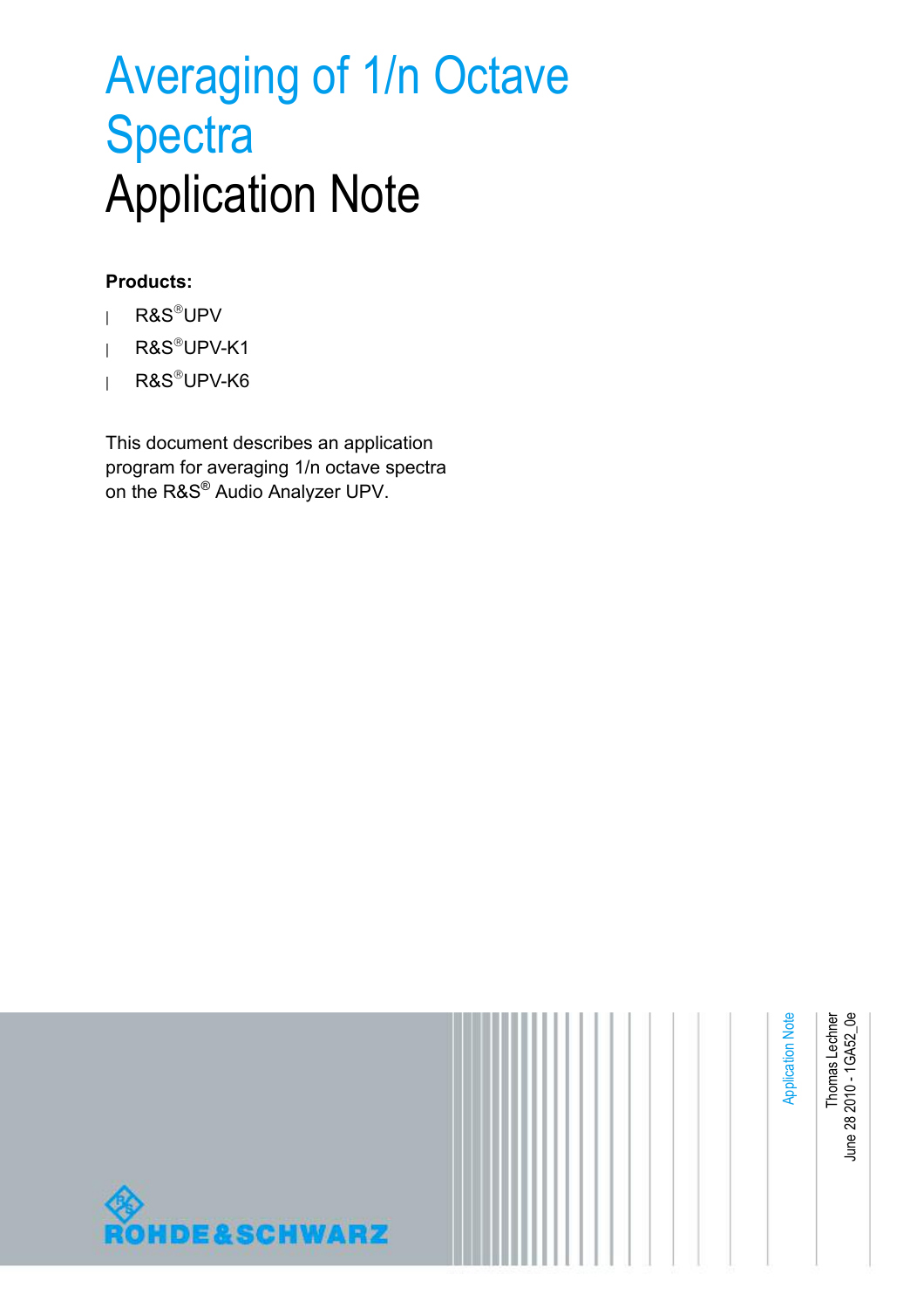# **Table of Contents**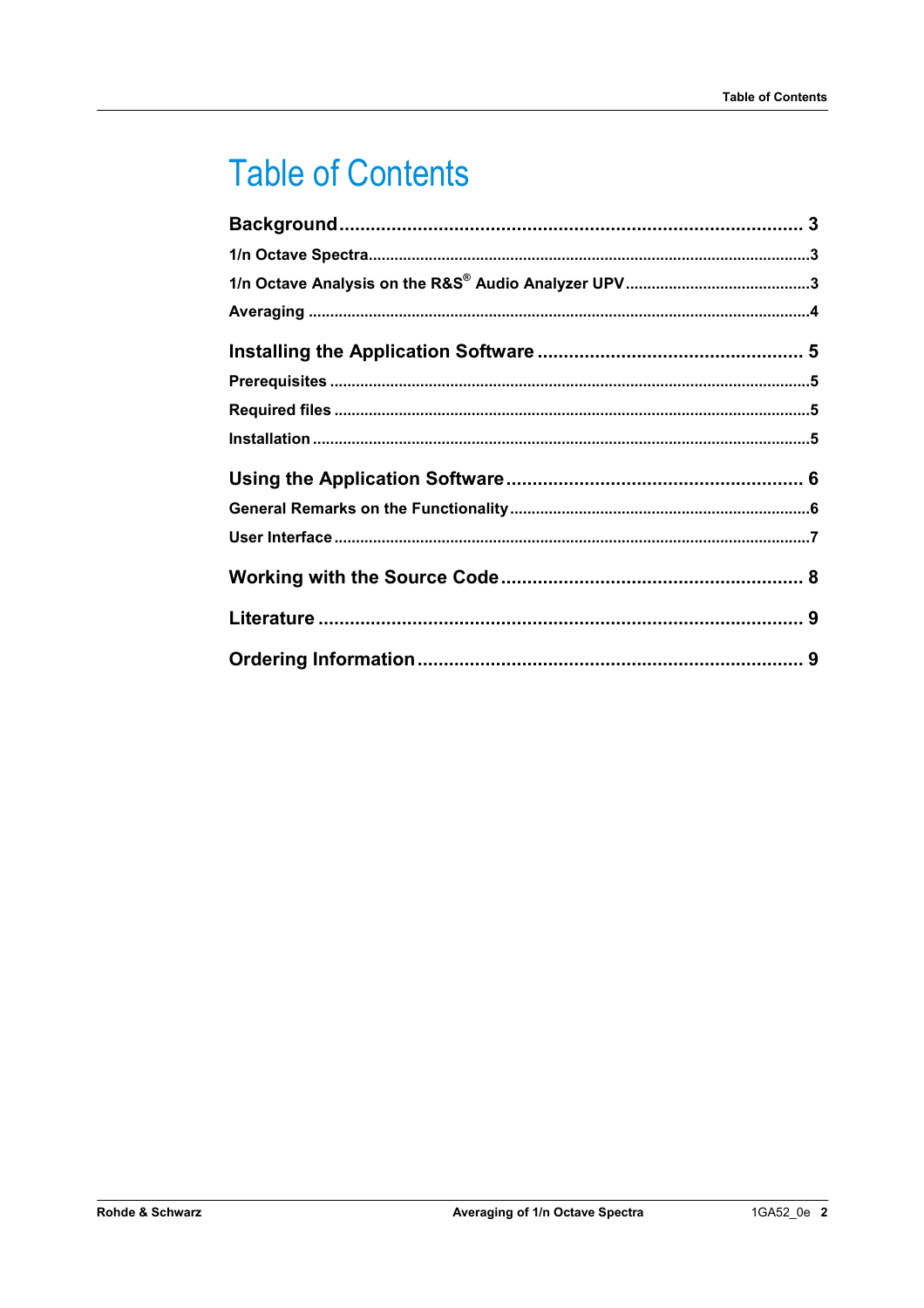### **Background**

#### **1/n Octave Spectra**

While spectral transforms like FFT provide constant absolute bandwidth (i.e. the bins are equally spaced in terms of Hz), 1/n octave analysis provides an analysis bandwidth which is proportional to the centre of each band throughout the analyzed frequency range. This is called constant relative bandwidth.

In acoustic frequency analysis constant relative bandwidth is quite common, mainly because human hearing acts this way for frequencies above 500 Hz. Due to this reason also musical intervals are based on frequency relations rather than absolute frequency differences. A prominent musical interval is the so-called octave which represents a frequency ratio of 2:1. In musical score, notes which are one octave apart are perceived as functionally similar and are therefore assigned similar names (e.g. c' and c''). Other common musical intervals are major thirds (frequency ratio of  $f_2/f_1 = 5/4$ = 1.25 which is roughly the same as 1/3 octave,  $f_2/f_1 = \sqrt[3]{2} \approx 1.26$ ) and half-tone (1/12 octave,  $f_2/f_1 = {}^{12}\sqrt{2} \approx 1.06$ ).

In audio frequency analysis octaves,  $3<sup>rd</sup>$  octaves and subdivisions of  $3<sup>rd</sup>$  octaves (mainly  $12<sup>th</sup>$  and  $24<sup>th</sup>$  octaves) are common frequency resolution values.

Center frequencies of  $3<sup>rd</sup>$  octaves and their subdivisions can be based on a row of frequencies with ratio  $3\sqrt{2} \approx 1.2599$  or with ratio  $10\sqrt{10} \approx 1.2589$ . The latter is often preferred because the values 10, 100, 1000 etc. are exactly met this way. These center frequency values can e.g. be taken from R.10 series  $(3<sup>rd</sup>$  octaves), R.40 series (1/12 octaves) and R.80 series (1/24 octaves) of ISO 3.

Frequency dependent attenuation of octave and fractional octave filters is standardized in IEC 61260.

### **1/n Octave Analysis on the R&S® Audio Analyzer UPV**

For details of the analyzer function "1/n Octave" see the UPV user manual.

This analysis function provides the measurement modes Octave, 1/3 Octave, 1/6 Octave, 1/12 Octave, 1/24 Octave and Critical bands. "Critical bands" uses a 1/3 Octave bandwidth above 500 Hz and a constant bandwidth of 100 Hz below 500 Hz. This represents the typical frequency dependent resolution bandwidth of the human ear.

The user has to specify a lower band limit for the analysis in field "Frq Lim Low" and an upper band limit in field "Frq Lim Upp".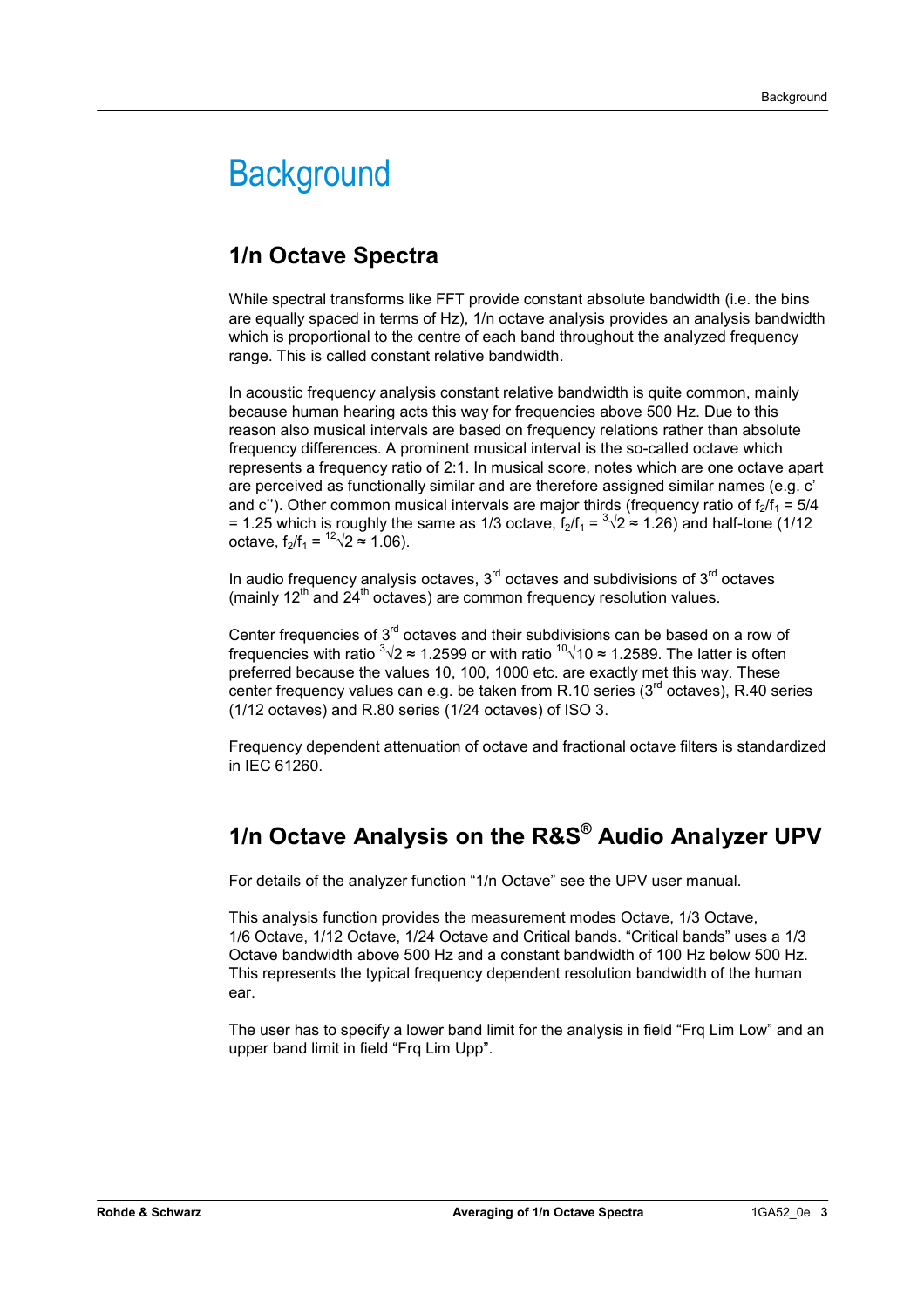The "1/n Octave" analysis function of the R&S<sup>®</sup> Audio Analyzer UPV first performs a FFT of the input signal and then calculates the level in each 1/n octave band by summing up the energy in the FFT bins falling within the 1/n octave band in question. The FFT size is automatically selected according to the frequency resolution required for the lower band limit specified in the "Frq Lim Low" field.

If "Meas Time" is set to "Auto", the acquisition time equals the length of one FFT of the suitable size chosen by the analyzer. If "Meas Time" is set to "Value" and a numeric value is entered, this entered value is automatically rounded up to the closest integer multiple of the chosen FFT length. The resulting spectrum is equal to a rms average of the spectrum over the whole measurement time.

The resulting spectrum can be displayed in one of the two bargraph displays. The function result of the "1/n Octave" analyzer function displayed in the numeric display is the rms sum of all analyzed bands.

#### **Averaging**

The influence of one value contributing to an average depends on the unit in which the numbers are averaged. When power values are averaged (e.g. rms averaging of voltage values), higher values have a higher influence on the average result than with linear averaging of voltages. When levels (dB values) are averaged, one higher values have the least influence on the average compared to lower values.

Single values  $V_1 \ldots V_n$ 

| Linear Average                                                                            | $\overline{V} = \frac{1}{n} \sum_{i=1}^{n} V_i$                               |  |
|-------------------------------------------------------------------------------------------|-------------------------------------------------------------------------------|--|
| <b>RMS Average</b>                                                                        | $\overline{V} = \sqrt{\frac{1}{n} \sum_{i=1}^{n} V_i^2}$                      |  |
| Averaging of dB Values                                                                    | $\overline{V} = 10^{(\frac{1}{20*n_{i=1}^n}\sum_{i=1}^n 20 * log_{10}(V_i))}$ |  |
| Example1:<br>Single values:<br>Linear average:<br>RMS Average:<br>Averaging of dB values: | 1 V, 1 V, 1V, 1 V, 2 V<br>1.2V<br>1.265 V<br>1.148 V                          |  |
| Example2:<br>Single values:<br>Linear average:<br>RMS Average:<br>Averaging of dB values: | 1 V, 1 V, 1V, 1 V, 0.5 V<br>0.9 V<br>0.922V<br>0.871 V                        |  |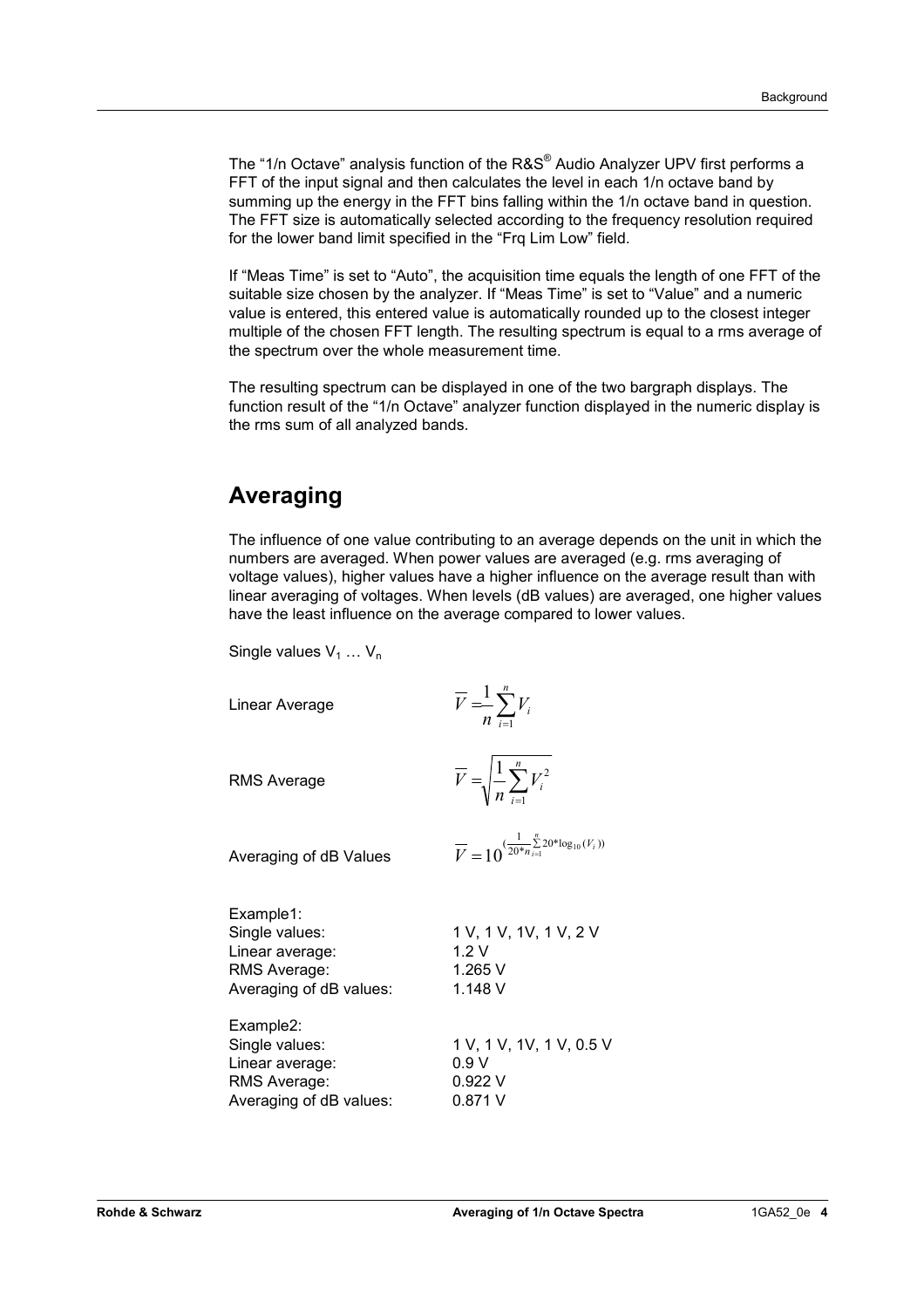## Installing the Application Software

### **Prerequisites**

The use of the 1/n octave analysis requires option UPV-K6 (extended analysis functions). The use of the application program provided with this application note requires option UPV-K1 (universal sequence controller). For modification of the supplied source code of the application program the VB.Net IDE (integrated development environment) provided with option UPV-K1 must be installed. The VB.NET IDE is not required for installing and running the program from the installer.

### **Required files**

Copy "1GA52.msi" to the UPV hard disk, e.g. to "D:\R&S Software\Application Notes". Unzip "1GA52\_setups.zip" and copy the setup files to "D:\UPV\Setups" on the UPV hard disk.

#### **Installation**

Run installation file "1GA52.msi" from the UPV hard disk and follow the instructions on the screen. The installer creates a shortcut on the desktop and in "Programs" within the start menu.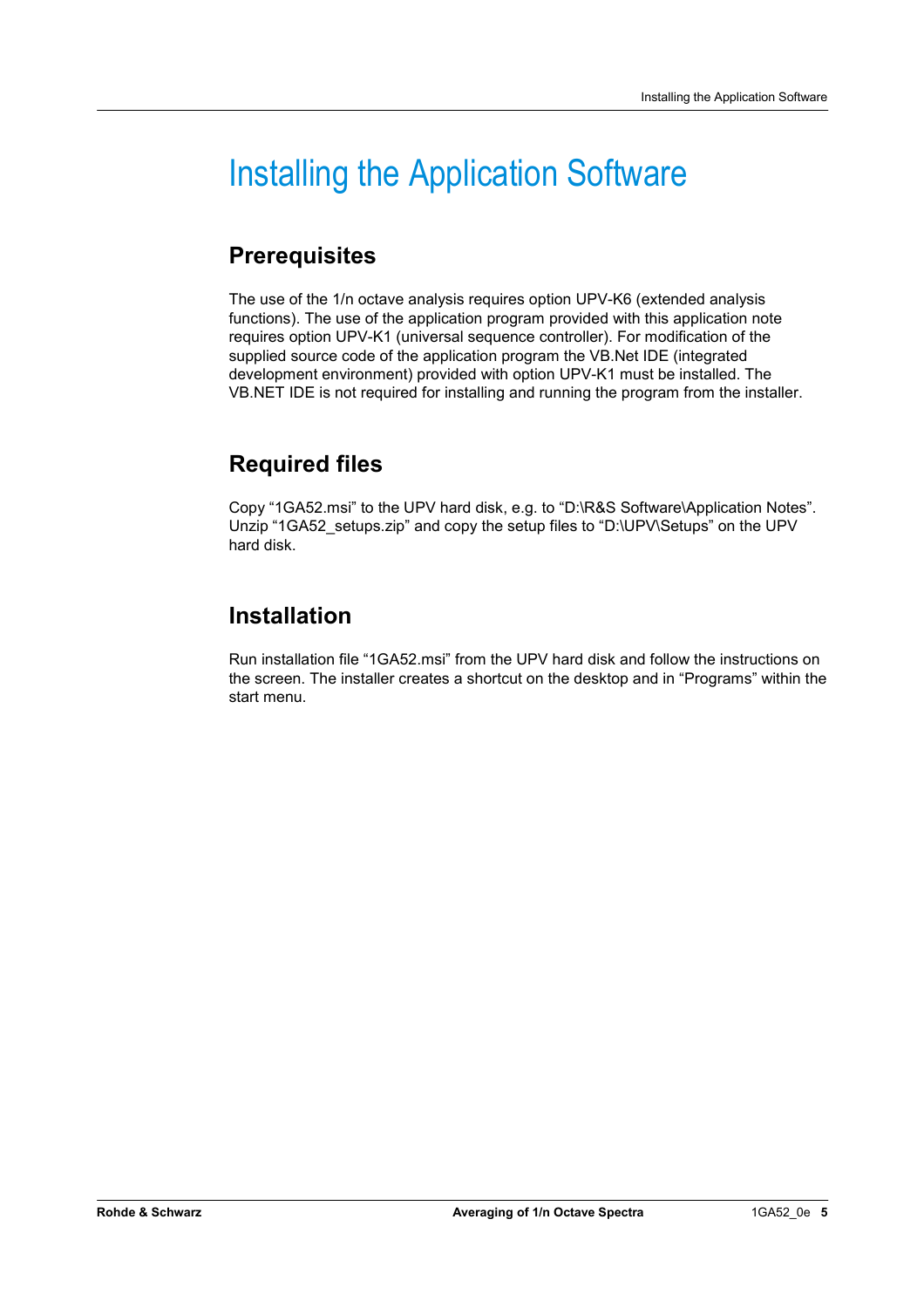## Using the Application Software

#### **General Remarks on the Functionality**

The application program collects 1/n octave spectra from bargraph1 of the UPV window, calculates an average over a specified number of subsequent spectra and writes the resulting average spectrum back to bargraph2. In addition the total rms summed up over the averaged spectrum is displayed in a numeric field.

The application program assumes a setup to be loaded to the UPV in which the analyzer function and bargraph1 are set according to the user requirements. Two sample setups are provided in "1GA52\_setups.zip" for download with this application note. The setups may be modified according to the user's needs.

The application program copies the scaling of bargraph1 to bargraph2. Furthermore it detects whether one or two analyzer channels are in use. If only one analyzer channel is required, channel 1 must be used. The use of channel 2 alone is not supported. To switch to two-channel measurement, "Channel" in the analyzer config panel must be set to "2 = 1" or "1 & 2", and "Y-Source" of trace B must be set to "Funct Ch2" in the Bargraph1 config panel. Bargraph2 will be configured automatically by the application program.

The function result shown in the numeric field of the application program window is always the RMS sum of the total spectrum. However it is displayed in the unit specified for the spectrum in the loaded setup.

The application program can be run continuously providing a sliding average over the last n spectra, updated for each new spectrum. Alternatively only the specified number of spectra can be measured and averaged.

The application program activates the continuous update for the UPV window which is par default frozen during remote control. This corresponds to the activation of the "SCPI Update" checkbox in the config panel. Do not attempt to control the UPV firmware while the application program is running!

To use a cursor in Bargraph 2, make sure that "Movement" is set to "Next Value" for the respective cursor in the softkey menu.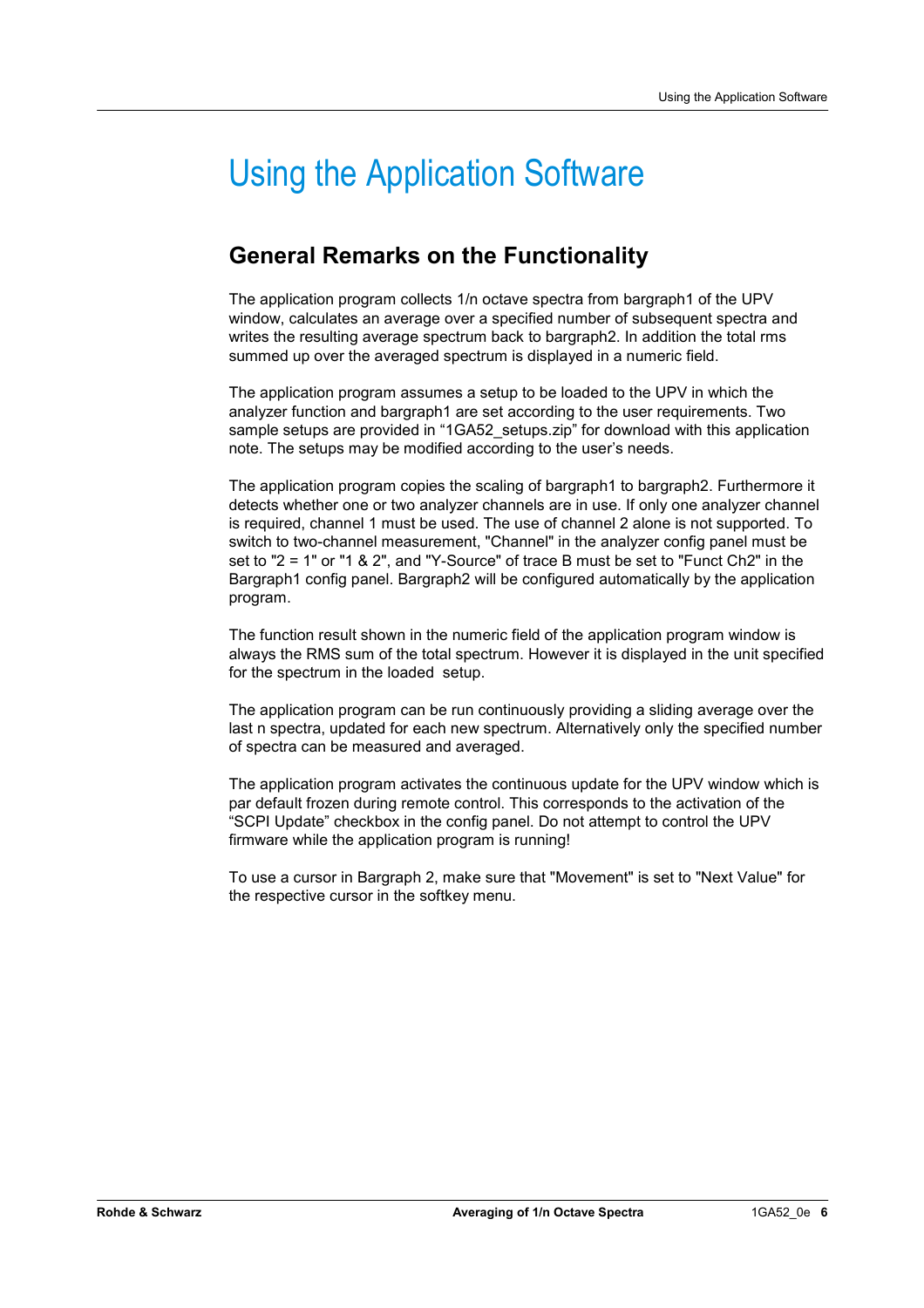

#### **User Interface**

*Figure 1: Example setup with superimposed user interface of the application program* 

- "Number of averages" specifies the number of spectra to be averaged. Minimum is 1 and maximum is 100.
- "Average No." shows the number of spectra collected. The average is only displayed when the specified number of spectra has been collected.
- Averaging specifies the type of unit in which the values are averaged.
	- "Unit from UPV Setup" averages the numbers read from bargraph1 in the unit set in bargraph1. If "dBV" is set, dB values are averaged, is "V" is set, voltages are averaged and if "W" is set, power is averaged.
	- "RMS Values" always does an RMS average, even if a dB unit or power unit is set in bargraph1.
	- "Levels" always averages dB values irrespective of the unit set in bargraph one. However, the average is converted back to the unit set in bargraph1 before writing it to bargraph2.
- The numeric fields show the RMS sum over the whole spectrum for the active channel(s).
- The "Start" button starts a continuous measurement with sliding average. The resulting average spectrum and numeric value are continuously updated as soon as at least the specified number of spectra to be averaged has been acquired.
- The "Stop" button stops a running continuous measurement.
- "Single" causes the specified number of spectra to be collected, averaged and written back to bargraph2. After that the acquisition stops automatically.
- "Close" ends the application program and closes the control window.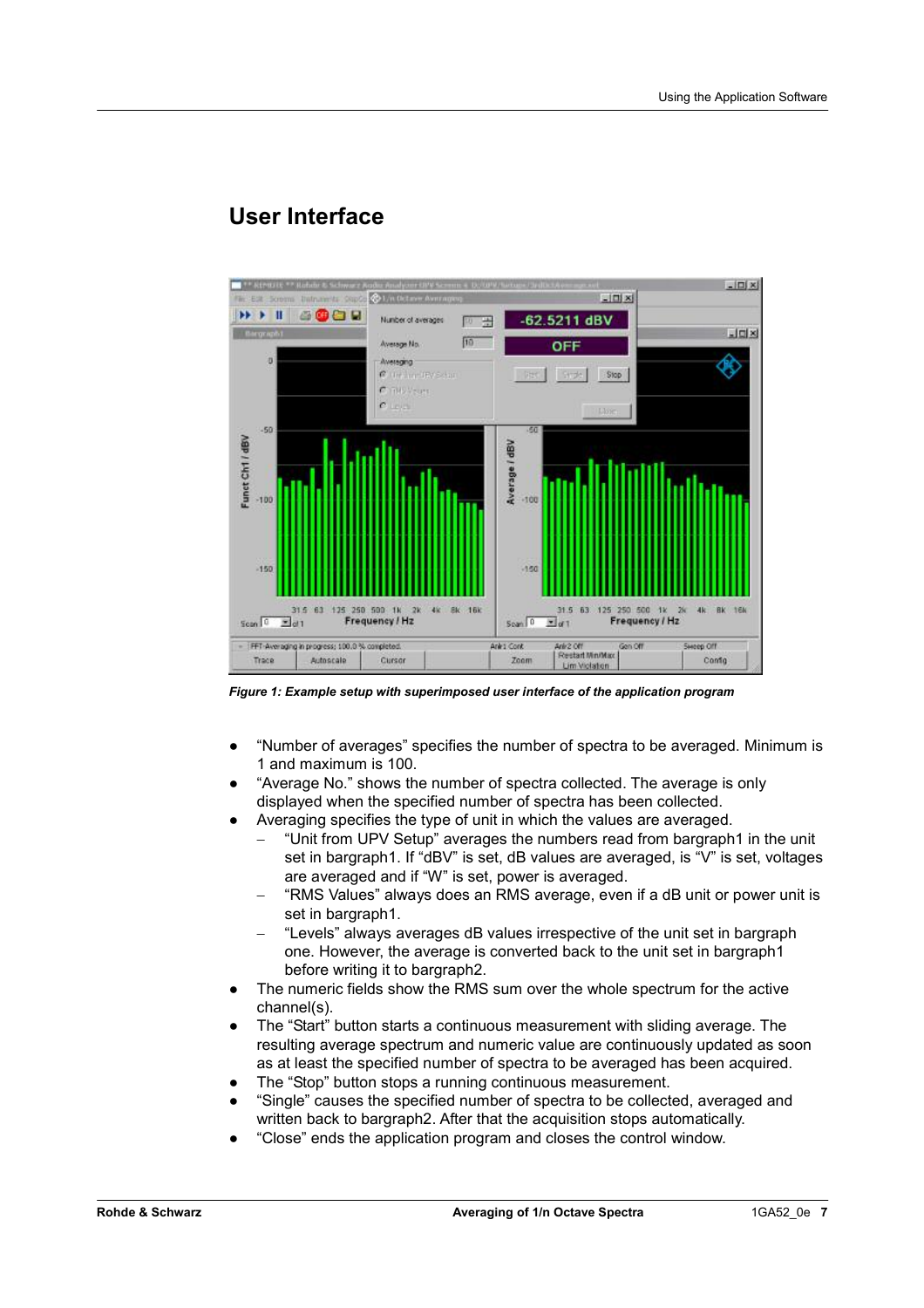## Working with the Source Code

- Download "1GA52\_VB2003.zip", "1GA52\_VB2005.zip" or "1GA52\_VB2008.zip" according to the version of the VB.Net IDE installed on the UPV
- Unzip the file to the VB.Net projects folder on the UPV hard disk
- Open file "NthOctaveAverage.sln" from the VB.Net IDE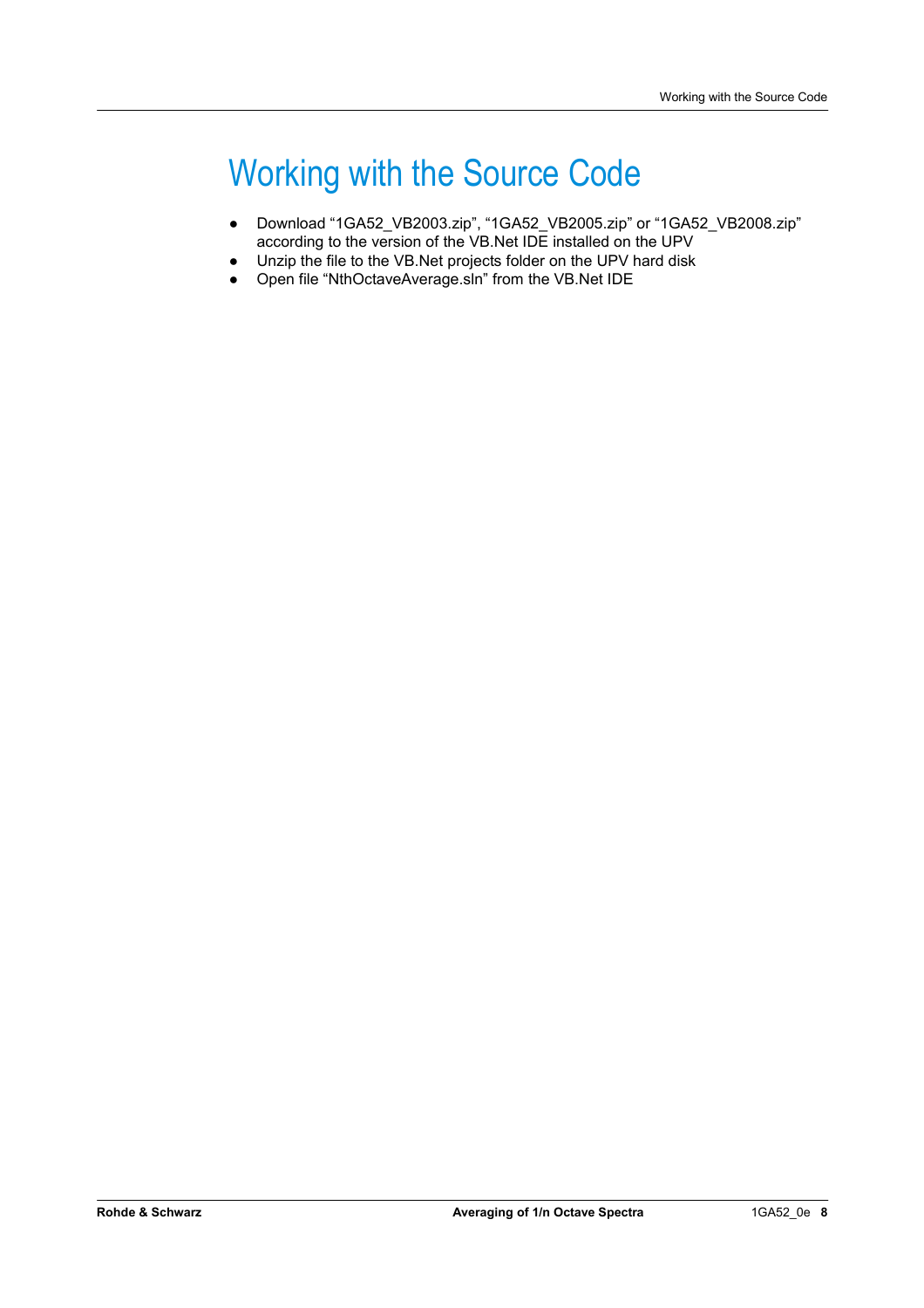### **Literature**

- $\bullet$  R&S<sup>®</sup> UPV User Manual http://www2.rohde-schwarz.com/en/products/test\_and\_measurement/audio/UPV-|-Manuals-|-22-|-2224-|-2234.html
- ISO 3 "Preferred numbers -- Series of preferred numbers" http://www.iso.org/iso/catalogue\_detail.htm?csnumber=3564
- IEC 61260 "Electroacoustics Octave-Band and Fractional-Octave-Band Filters" http://webstore.iec.ch/webstore/webstore.nsf/artnum/024824

# Ordering Information

| <b>Ordering Information</b>   |                         |                        |  |
|-------------------------------|-------------------------|------------------------|--|
| <b>Type of instrument</b>     |                         |                        |  |
| <b>Description</b>            | <b>Instrument type</b>  | <b>Ordering number</b> |  |
| <b>Audio Analyzer</b>         | R&S <sup>®</sup> UPV or | 1146.2003.02           |  |
|                               | R&S <sup>®</sup> UPV66  | 1146.2003.66           |  |
| Extended analysis functions   | R&S <sup>®</sup> UPV-K6 | 1401.9201.02           |  |
| Universal sequence controller | R&S <sup>®</sup> UPV-K1 | 1401.7009.02           |  |